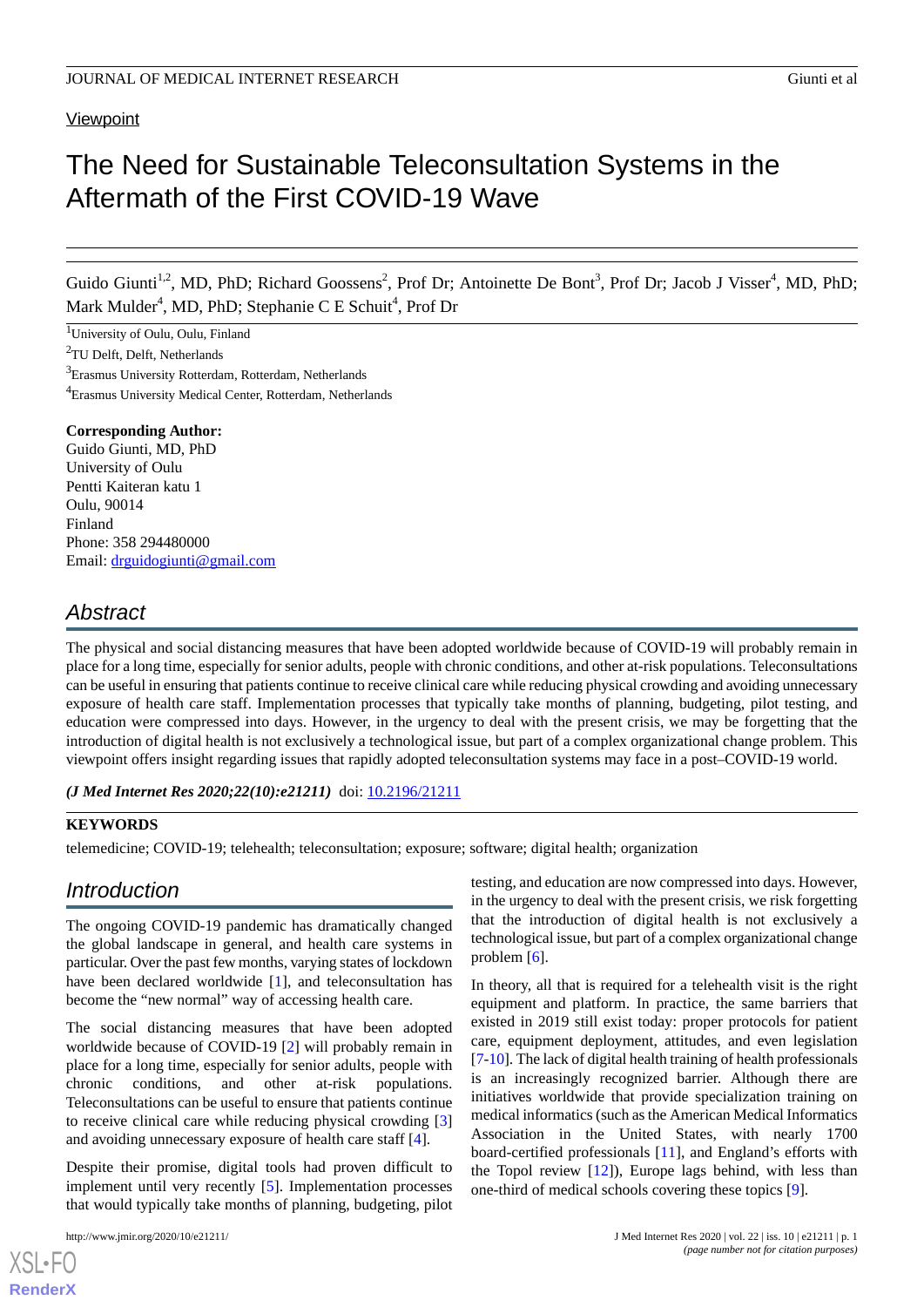### *The Netherlands and Erasmus University Medical Center*

On February 26, 2020, the first patient with COVID-19 was diagnosed in the Netherlands and admitted to hospital [[13\]](#page-4-10). From then onwards, the number of infections, hospital admissions, and deaths due to COVID-19 infection increased rapidly, with a peak incidence of around 1500 daily new confirmed infections, over 500 daily hospital admissions, and close to 200 daily deaths two months after the admission of patient zero [[14\]](#page-4-11). In that same two-month period, the Netherlands went into a state of "lockdown," as did many other countries in the world. Standard hospital care was drastically reduced to deal with the surge of patients with COVID-19, especially in ICUs. At the time of writing, the Netherlands seems to have weathered this first wave of COVID-19, with current infection rates, hospital admissions, and deaths down to a trickle and lockdown restrictions increasingly eased.

<span id="page-1-0"></span>Erasmus University Medical Center (Erasmus MC) played a central role in managing the COVID-19 crisis in the Netherlands by serving as the national coordination center for the distribution

of patients with COVID-19 nationwide. The medical center is based in Rotterdam, and is one of the largest and most authoritative scientific university medical centers in Europe. Erasmus MC is a 1125-bed academic medical center offering specialized health care services in neurosurgery, cardiothoracic surgery, pediatric oncology, and neonatal and intensive care; in addition, it is a level I trauma center. A Microsoft-based, integrated electronic health record (EHR) solution called HiX (ChipSoft) has been fully deployed since June 2017.

As became common practice worldwide at the beginning of the COVID-19 pandemic, most of our clinical work had to be reorganized and priorities changed. In-person visits had to be postponed and nonemergency procedures rescheduled, with outpatient care shifting toward teleconsultation where possible. At that time, Erasmus MC's teleconsultations occurred through telephone calls and an integrated EHR Skype for Business feature. Between March and June 2020, a clear spike in telephone consultations could be seen, from around 20,000 to an average of over 35,000. A similar fluctuation was observed for video consultations, which grew from approximately 10 per month to an average of over 187 ([Figure 1](#page-1-0)).

**Figure 1.** Video consultation use over time and COVID-19 cases in 2020. EMC: Erasmus University Medical Center.



The rapid demand for teleconsultations required that more health care personnel be rerouted to cover the need, and steps had to be taken to increase the bandwidth of the service. It is in this context that our institution needed to develop an internal strategy for communication and training regarding the use of these digital

tools that were not commonly used before the pandemic. To instruct staff and patients on the use of the platform, didactic material targeting the two groups separately was designed ([Figures 2](#page-2-0) and [3\)](#page-2-1).

[XSL](http://www.w3.org/Style/XSL)•FO **[RenderX](http://www.renderx.com/)**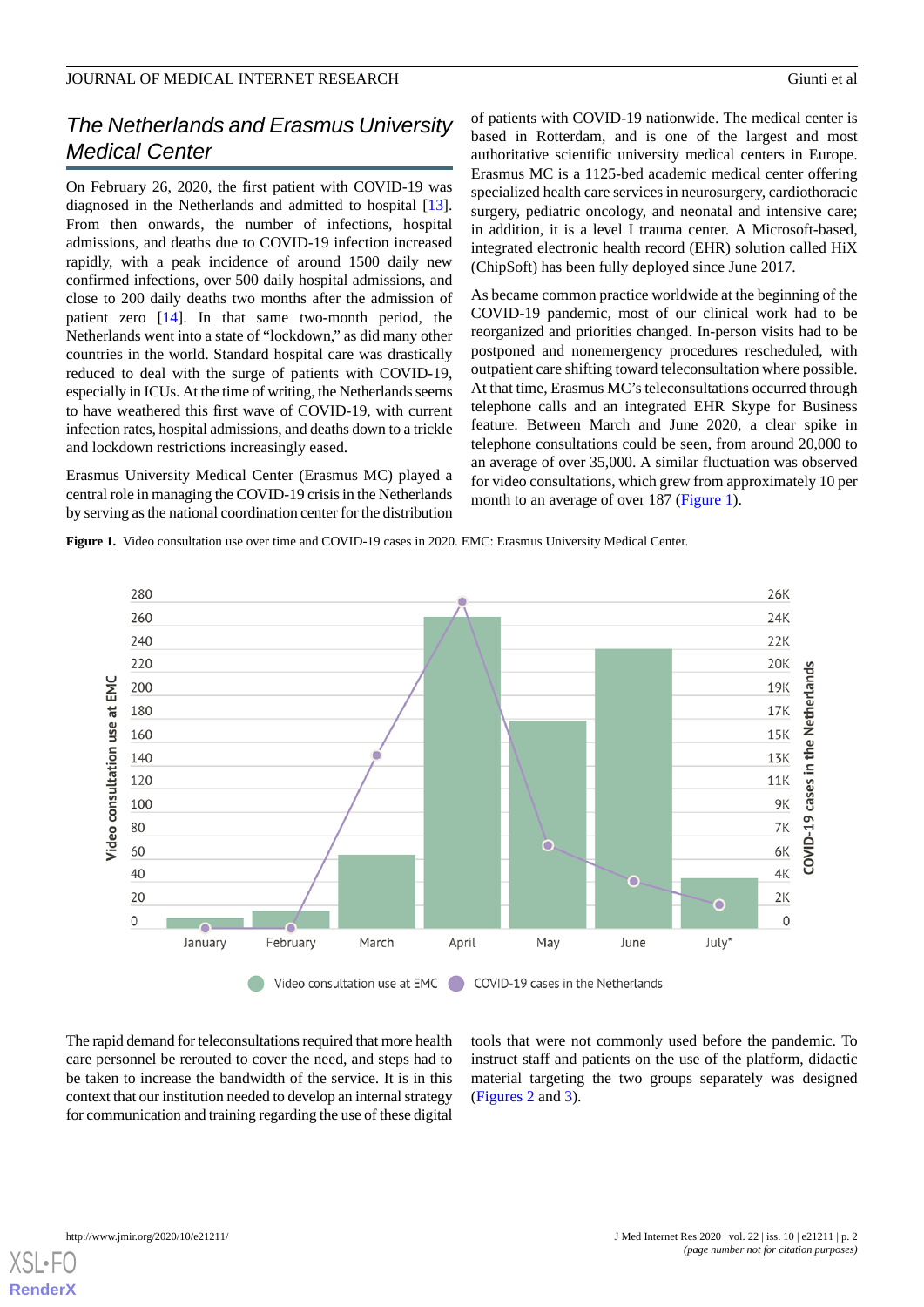<span id="page-2-0"></span>**Figure 2.** Didactic materials for patients.

| Starten van een videoconsult                                                                                                                                                                                                                           |                                                          |  |
|--------------------------------------------------------------------------------------------------------------------------------------------------------------------------------------------------------------------------------------------------------|----------------------------------------------------------|--|
| Neem voldoende tijd om u voor te bereiden op uw videoconsult en om in te loggen. Zorg dat u<br>op tijd klaar zit voor uw afspraak wanneer uw arts zich (online) meldt. Volg deze stappen:                                                              |                                                          |  |
| • Ga naar www.erasmusmc.nl/mijnerasmusmc, bij voorkeur via de standaardbrowser van uw<br>apparaat<br>• Log in met uw DigiD<br>• Na het inloggen opent u uw afsprakenoverzicht - klik hiervoor op één van deze rode vlakken:                            |                                                          |  |
| ſR<br>Mijn gegevens<br>Medicatie<br><b>Dossier</b><br>Taken<br>Afspraken<br>Opnames                                                                                                                                                                    | Patiëntenvoorlichting                                    |  |
| <b>Welkom op Mijn Erasmus MC</b>                                                                                                                                                                                                                       | <b>Eerstvolgende afspraak</b>                            |  |
| Mijn Erasmus MC is een beveiligde website. U heeft hier toegang tot de belangrijkste gegevens uit uw<br>persoonlijk medisch dossier. Zo kunt u bijvoorbeeld uitslagen van onderzoeken inzien, brieven van uw arts<br>nalezen of uw afspraken bekijken. | Klik hier voor al uw afspraken                           |  |
| U kunt zich beter voorbereiden op het volgend bezoek aan uw arts en samen bespreken welke zorg het<br>beste bij u past. Beslis actief mee over uw eigen gezondheid en behandeling.                                                                     | <b>Openstaande taken</b><br>U heeft momenteel geen taken |  |

### <span id="page-2-1"></span>**Figure 3.** Didactic materials for health care professionals.

|                                                                                                                                      | <b>Erasmus MC</b><br>i <sup>rban</sup> n is, onfadosasj<br>肥工                                                                                                                                                                               |  |
|--------------------------------------------------------------------------------------------------------------------------------------|---------------------------------------------------------------------------------------------------------------------------------------------------------------------------------------------------------------------------------------------|--|
| 3. Consult voeren                                                                                                                    |                                                                                                                                                                                                                                             |  |
| 1) Skype for Business is nu gestart en u zit in het gesprek.<br>2) Uw beeld en geluid staan niet automatisch aan. Klik op icoon A en | 1)<br>m.<br>Afgrask met lungaam dat in in (1 Participant)<br>$E: \mathbb{Z} \times \mathbb{R} \times \mathbb{R}$<br><b>PARTICIPANTS</b><br>$\boldsymbol{\varkappa}$<br>卷 1 Participant<br>$\mathbf{d}$ etz $\mathbf{A}^*$<br>Presenters (1) |  |
| vervolgens op [Start My Video] om uw beeld aan te zetten. Klik op icoon<br>B om uw geluid aan te zetten.                             | · La rijkep<br>$0$ $T = 0$                                                                                                                                                                                                                  |  |
| 3) Door links onderin op het tekstwolkje te klikken wordt de chatfunctie<br>geopend.                                                 | Looks like you're the only one on the call.                                                                                                                                                                                                 |  |
|                                                                                                                                      | UA MARIGI                                                                                                                                                                                                                                   |  |
|                                                                                                                                      | 48<br>۰<br>$\tilde{\phantom{a}}$<br><b>Iraile More People</b><br>et com Arian                                                                                                                                                               |  |
|                                                                                                                                      | $\mathbf{2}$<br>$\blacksquare$<br>Θ<br>A<br>в<br>3)                                                                                                                                                                                         |  |
|                                                                                                                                      |                                                                                                                                                                                                                                             |  |

As seen in [Figure 1](#page-1-0), after the first wave of COVID-19, the number of telephone call consultations went back to pre-pandemic numbers, whereas video consultations have diminished but are still higher than before the crisis. Taking advantage of the benefit of hindsight, certain lessons have

emerged from Erasmus MC's approach to the sudden teleconsultation demand increase.

[XSL](http://www.w3.org/Style/XSL)•FO **[RenderX](http://www.renderx.com/)**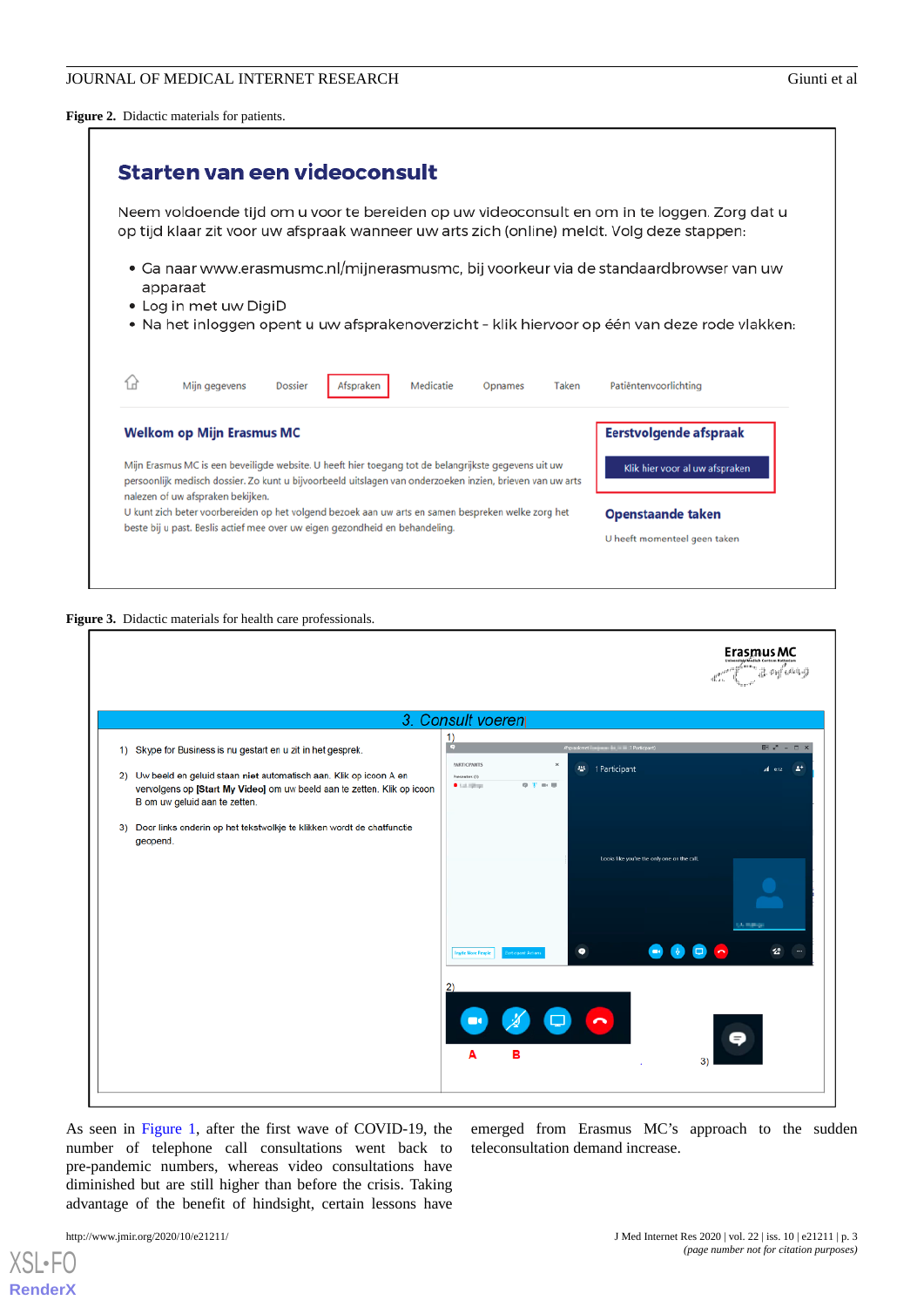### JOURNAL OF MEDICAL INTERNET RESEARCH Giunti et al

## *Design and Implementation Considerations*

Designing protocols for telehealth requires proper clinical and technical scoping with careful testing. Erasmus MC's patients and health care professionals were able to adapt to the new teleconsultation approach, but attention should be paid to the care pathway flow. There are still concerns about how these tools could impact the professional–patient relationship [[15\]](#page-4-12), and the need to involve stakeholders in design and development is raised time and time again [\[16](#page-4-13)]. Even in situations where the urgency is great, implementation without the involvement of frontline care providers results in unanticipated incidents and disruptions to daily practice [[17\]](#page-4-14).

There are many other aspects that we must consider in this rapid implementation. Our choice of platform needs to be aligned with interoperability and security requirements such as EHR integration and General Data Protection Regulation (GDPR) or Health Insurance Portability and Accountability Act (HIPAA) compliance. Partnerships with new vendors should attempt to

meet not only current but also future needs. Patient privacy and data ownership are still underexplored territories from policy and regulatory perspectives that need to be treaded carefully [[18\]](#page-4-15). Patient-generated data is no longer just part of the health care system but rather belongs within a new context of "consumer" health care services [\[18](#page-4-15)]. Usage of data requires rights to be renegotiated where transparency and open dialog are paramount for a balanced agenda.

Returns on investment, consultation fees, costs, and telehealth rules in general are nascent at best, and in many countries, clinicians are not reimbursed for virtual consultations or online prescriptions [[19\]](#page-4-16). Lack of reimbursement and revenue has been regularly cited as a significant barrier to the adoption and implementation of telemedicine services [\[20](#page-4-17)]. COVID-19 has been a great promotor for changes in this area. For example, in the United States, Medicare took an important step this past March to reduce the payment obstacle by covering telehealth in many more settings, at least temporarily [\[21](#page-4-18)].

[Textbox 1](#page-3-1) presents some important questions we need to be asking ourselves to prepare our teleconsultation system for a post–COVID-19 age.

<span id="page-3-1"></span>Textbox 1. Questions for a post–COVID-19 teleconsultation system.

- What are the advantages of developing a system in-house versus partnering with a vendor?
- How well can our institution's current infrastructure handle in-house development?
- Will our institution benefit from an assortment of tools or a unified platform?
- What processes would need to be changed to accommodate a new teleconsultation system?
- How will the workforce be trained in the use of the teleconsultation system? What about the patients?
- What kind of reactions would adopting a teleconsultation platform generate?
- How will our institution communicate the policies and protocols for after COVID-19?

### *Final Thoughts*

It is imperative that the solutions we develop today attempt to be as sustainable as possible in the long run. It would be unfortunate if advances made today were to be discarded once the crisis is over. In this new era, the use of truly multidisciplinary teams that bring together not only health professionals but also designers, engineers, social scientists, and health economists, among others, is a critical first step in

developing open, productive, and sustainable implementations [[17\]](#page-4-14).

We have the opportunity to start acting on a vision of the future of medicine, placing the building blocks for the consultation room of 2030. The impact the current pandemic will have on our society is greater than we can currently understand, and we must be responsible in our approach to the changes that are coming. Every step makes a footprint—let's make ours count.

### **Acknowledgments**

We would like to thank Prof Joke Hendricks and Eva Hofmeester, MSc for their cooperation and support.

### **Authors' Contributions**

<span id="page-3-0"></span>All authors contributed extensively to the work presented in this paper. All authors reviewed and approved the final version of the manuscript.

### **Conflicts of Interest**

None declared.

#### **References**

 $XS$  $\cdot$ FC **[RenderX](http://www.renderx.com/)**

1. Kaplan J, Frias L, McFall-Johnsen M. A third of the global population is on coronavirus lockdown — here's our constantly updated list of countries and restrictions. Business Insider. 2020 Jul 11. URL: [https://www.businessinsider.in/international/](https://www.businessinsider.in/international/news/a-third-of-the-global-population-is-on-coronavirus-lockdown-x2014-hereaposs-our-constantly-updated-list-of-countries-and-restrictions/slidelist/75208623.cms)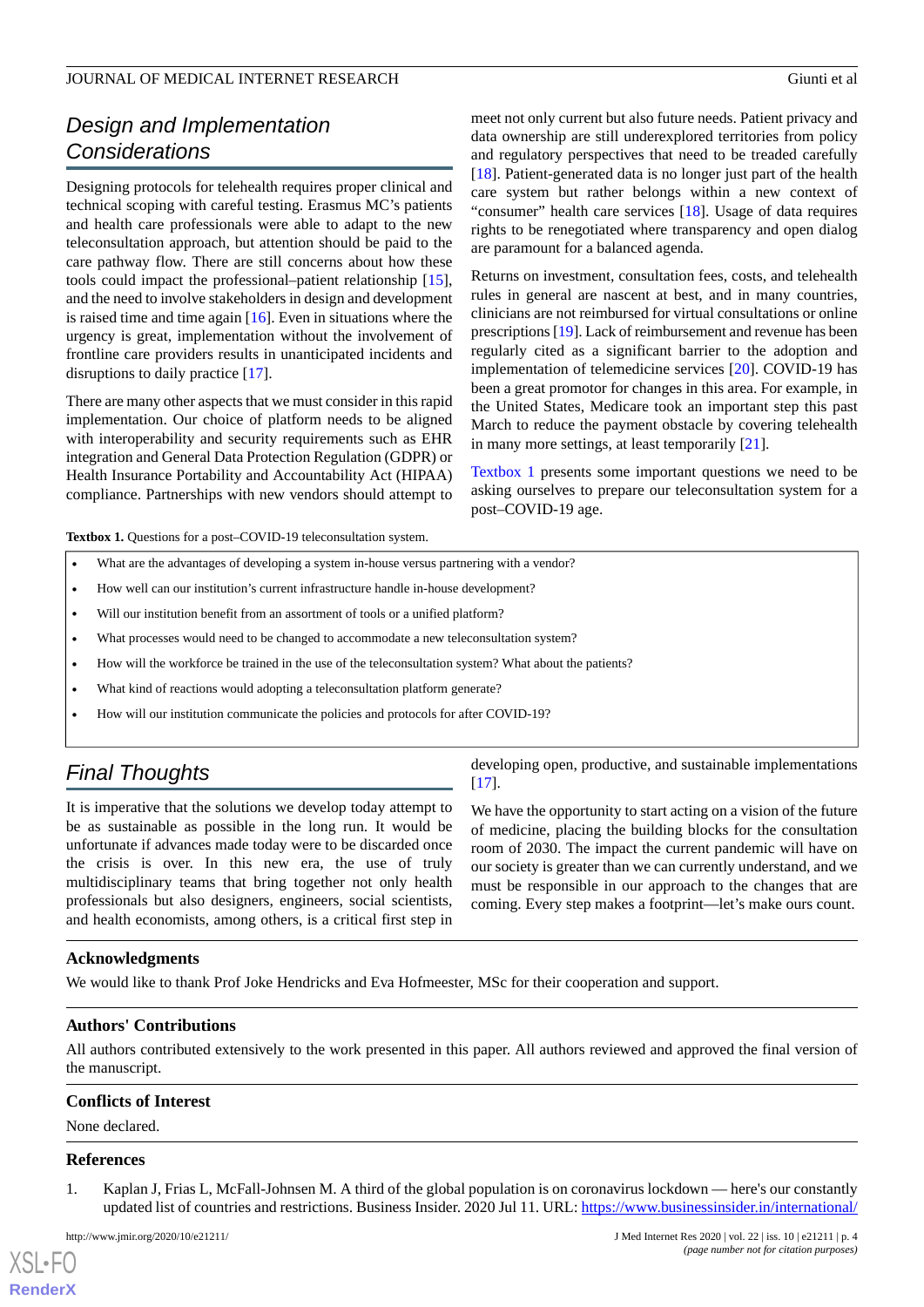### JOURNAL OF MEDICAL INTERNET RESEARCH Giunti et al

[news/](https://www.businessinsider.in/international/news/a-third-of-the-global-population-is-on-coronavirus-lockdown-x2014-hereaposs-our-constantly-updated-list-of-countries-and-restrictions/slidelist/75208623.cms)

[a-third-of-the-global-population-is-on-coronavirus-lockdown-x2014-hereaposs-our-constantly-updated-list-of-countries-and-restrictions/](https://www.businessinsider.in/international/news/a-third-of-the-global-population-is-on-coronavirus-lockdown-x2014-hereaposs-our-constantly-updated-list-of-countries-and-restrictions/slidelist/75208623.cms) [slidelist/75208623.cms](https://www.businessinsider.in/international/news/a-third-of-the-global-population-is-on-coronavirus-lockdown-x2014-hereaposs-our-constantly-updated-list-of-countries-and-restrictions/slidelist/75208623.cms) [accessed 2020-09-30]

- <span id="page-4-1"></span><span id="page-4-0"></span>2. Lewnard JA, Lo NC. Scientific and ethical basis for social-distancing interventions against COVID-19. Lancet Infect Dis 2020 Jun;20(6):631-633 [\[FREE Full text\]](http://europepmc.org/abstract/MED/32213329) [doi: [10.1016/S1473-3099\(20\)30190-0](http://dx.doi.org/10.1016/S1473-3099(20)30190-0)] [Medline: [32213329\]](http://www.ncbi.nlm.nih.gov/entrez/query.fcgi?cmd=Retrieve&db=PubMed&list_uids=32213329&dopt=Abstract)
- 3. Langabeer J, Gonzalez M, Alqusairi D, Champagne-Langabeer T, Jackson A, Mikhail J, et al. Telehealth-Enabled Emergency Medical Services Program Reduces Ambulance Transport to Urban Emergency Departments. West J Emerg Med 2016 Nov 1;17(6):713-720 [[FREE Full text\]](http://europepmc.org/abstract/MED/27833678) [doi: [10.5811/westjem.2016.8.30660](http://dx.doi.org/10.5811/westjem.2016.8.30660)] [Medline: [27833678\]](http://www.ncbi.nlm.nih.gov/entrez/query.fcgi?cmd=Retrieve&db=PubMed&list_uids=27833678&dopt=Abstract)
- <span id="page-4-3"></span><span id="page-4-2"></span>4. Mehrohta A, Ray K, Brockmeyer DM, Barnett ML, Bender JA. Rapidly Converting to "Virtual Practices": Outpatient Care in the Era of Covid-19. NEJM Catal Innov Care Deliv 2020 Apr 01:1. [doi: [10.1056/CAT.20.0091](http://dx.doi.org/10.1056/CAT.20.0091)]
- <span id="page-4-4"></span>5. Barsom E, Feenstra T, Bemelman W, Bonjer J, Schijven M. Coping with COVID-19: scaling up virtual care to standard practice. Nat Med 2020 May;26(5):632-634. [doi: [10.1038/s41591-020-0845-0\]](http://dx.doi.org/10.1038/s41591-020-0845-0) [Medline: [32405054\]](http://www.ncbi.nlm.nih.gov/entrez/query.fcgi?cmd=Retrieve&db=PubMed&list_uids=32405054&dopt=Abstract)
- <span id="page-4-5"></span>6. Kruse CS, Regier V, Rheinboldt KT. Barriers over time to full implementation of health information exchange in the United States. JMIR Med Inform 2014;2(2):e26 [\[FREE Full text\]](http://medinform.jmir.org/2014/2/e26/) [doi: [10.2196/medinform.3625](http://dx.doi.org/10.2196/medinform.3625)] [Medline: [25600635\]](http://www.ncbi.nlm.nih.gov/entrez/query.fcgi?cmd=Retrieve&db=PubMed&list_uids=25600635&dopt=Abstract)
- 7. Gagnon M, Légaré F, Labrecque M, Frémont P, Pluye P, Gagnon J, et al. Interventions for promoting information and communication technologies adoption in healthcare professionals. Cochrane Database Syst Rev 2009 Jan 21(1):CD006093 [[FREE Full text](http://europepmc.org/abstract/MED/19160265)] [doi: [10.1002/14651858.CD006093.pub2\]](http://dx.doi.org/10.1002/14651858.CD006093.pub2) [Medline: [19160265](http://www.ncbi.nlm.nih.gov/entrez/query.fcgi?cmd=Retrieve&db=PubMed&list_uids=19160265&dopt=Abstract)]
- <span id="page-4-9"></span>8. OECD. Achieving efficiency improvements in the health sector through the implementation of information and communication technologies. 2010. URL: [https://www.digitalhealthnews.eu/publications/latest/](https://www.digitalhealthnews.eu/publications/latest/1933-achieving-efficiency-improvements-in-the-health-sector-through-the-implementation-of-information-and-communication-technologies) [1933-achieving-efficiency-improvements-in-the-health-sector-through-the-implementation-of-information-and-communication-technologies](https://www.digitalhealthnews.eu/publications/latest/1933-achieving-efficiency-improvements-in-the-health-sector-through-the-implementation-of-information-and-communication-technologies) [accessed 2020-09-30]
- <span id="page-4-6"></span>9. Giunti G, Guisado-Fernandez E, Belani H, Lacalle-Remigio JR. Mapping the Access of Future Doctors to Health Information Technologies Training in the European Union: Cross-Sectional Descriptive Study. J Med Internet Res 2019 Aug 12;21(8):e14086 [\[FREE Full text](https://www.jmir.org/2019/8/e14086/)] [doi: [10.2196/14086\]](http://dx.doi.org/10.2196/14086) [Medline: [31407668\]](http://www.ncbi.nlm.nih.gov/entrez/query.fcgi?cmd=Retrieve&db=PubMed&list_uids=31407668&dopt=Abstract)
- <span id="page-4-8"></span><span id="page-4-7"></span>10. Policy for Device Software Functions and Mobile Medical Applications. 2019. URL: [http://www.fda.gov/downloads/](http://www.fda.gov/downloads/MedicalDevices/DeviceRegulationandGuidance/GuidanceDocuments/UCM263366.pdf) [MedicalDevices/DeviceRegulationandGuidance/GuidanceDocuments/UCM263366.pdf](http://www.fda.gov/downloads/MedicalDevices/DeviceRegulationandGuidance/GuidanceDocuments/UCM263366.pdf) [accessed 2020-09-30]
- <span id="page-4-10"></span>11. Detmer DE, Lumpkin JR, Williamson JJ. Defining the medical subspecialty of clinical informatics. J Am Med Inform Assoc 2009;16(2):167-168 [[FREE Full text](http://europepmc.org/abstract/MED/19074293)] [doi: [10.1197/jamia.M3094](http://dx.doi.org/10.1197/jamia.M3094)] [Medline: [19074293](http://www.ncbi.nlm.nih.gov/entrez/query.fcgi?cmd=Retrieve&db=PubMed&list_uids=19074293&dopt=Abstract)]
- <span id="page-4-11"></span>12. Health Education England. The Topol Review: Preparing the healthcare workforce to deliver the digital future. URL: [https:/](https://topol.hee.nhs.uk/wp-content/uploads/HEE-Topol-Review-2019.pdf) [/topol.hee.nhs.uk/wp-content/uploads/HEE-Topol-Review-2019.pdf](https://topol.hee.nhs.uk/wp-content/uploads/HEE-Topol-Review-2019.pdf) [accessed 2020-09-30]
- <span id="page-4-12"></span>13. Alderweireld CEA, Buiting AGM, Murk JLAN, Verweij JJ, van Kasteren M. COVID-19: patiënt nul in Nederland. Ned Tijdschr Geneeskd. 2020. URL:<https://www.ntvg.nl/artikelen/covid-19-patient-nul-nederland/icmje> [accessed 2020-09-30]
- <span id="page-4-13"></span>14. Rijksinstituut voor Volksgezondheid en Milieu. Epidemiologische situatie COVID-19 in Nederland. 2020 Jun 10. URL: [https://www.rivm.nl/sites/default/files/2020-06/COVID-19\\_WebSite\\_rapport\\_dagelijks20200610\\_1033.pdf](https://www.rivm.nl/sites/default/files/2020-06/COVID-19_WebSite_rapport_dagelijks20200610_1033.pdf) [accessed] 2020-09-30]
- <span id="page-4-14"></span>15. Visvanathan A, Gibb AP, Brady RRW. Increasing clinical presence of mobile communication technology: avoiding the pitfalls. Telemed J E Health 2011 Oct;17(8):656-661. [doi: [10.1089/tmj.2011.0018\]](http://dx.doi.org/10.1089/tmj.2011.0018) [Medline: [21780941](http://www.ncbi.nlm.nih.gov/entrez/query.fcgi?cmd=Retrieve&db=PubMed&list_uids=21780941&dopt=Abstract)]
- <span id="page-4-15"></span>16. Ventola CL. Mobile devices and apps for health care professionals: uses and benefits. 2014 May;39(5):356-364 [\[FREE](http://europepmc.org/abstract/MED/24883008) [Full text\]](http://europepmc.org/abstract/MED/24883008) [Medline: [24883008\]](http://www.ncbi.nlm.nih.gov/entrez/query.fcgi?cmd=Retrieve&db=PubMed&list_uids=24883008&dopt=Abstract)
- <span id="page-4-16"></span>17. Reeves JJ, Hollandsworth HM, Torriani FJ, Taplitz R, Abeles S, Tai-Seale M, et al. Rapid response to COVID-19: health informatics support for outbreak management in an academic health system. J Am Med Inform Assoc 2020 Jun 01;27(6):853-859 [[FREE Full text](http://europepmc.org/abstract/MED/32208481)] [doi: [10.1093/jamia/ocaa037](http://dx.doi.org/10.1093/jamia/ocaa037)] [Medline: [32208481\]](http://www.ncbi.nlm.nih.gov/entrez/query.fcgi?cmd=Retrieve&db=PubMed&list_uids=32208481&dopt=Abstract)
- <span id="page-4-18"></span><span id="page-4-17"></span>18. Kostkova P, Brewer H, de Lusignan S, Fottrell E, Goldacre B, Hart G, et al. Who Owns the Data? Open Data for Healthcare. Front Public Health 2016;4:7 [\[FREE Full text\]](https://doi.org/10.3389/fpubh.2016.00007) [doi: [10.3389/fpubh.2016.00007\]](http://dx.doi.org/10.3389/fpubh.2016.00007) [Medline: [26925395](http://www.ncbi.nlm.nih.gov/entrez/query.fcgi?cmd=Retrieve&db=PubMed&list_uids=26925395&dopt=Abstract)]
- 19. Hollander JE, Sites FD. The Transition from Reimagining to Recreating Health Care Is Now. NEJM Catalyst 2020 Apr 08:1 [\[FREE Full text\]](https://catalyst.nejm.org/doi/full/10.1056/CAT.20.0093) [doi: [10.1056/CAT.20.0093](http://dx.doi.org/10.1056/CAT.20.0093)]
- 20. Scott Kruse C, Karem P, Shifflett K, Vegi L, Ravi K, Brooks M. Evaluating barriers to adopting telemedicine worldwide: A systematic review. J Telemed Telecare 2018 Jan;24(1):4-12. [doi: [10.1177/1357633X16674087\]](http://dx.doi.org/10.1177/1357633X16674087) [Medline: [29320966](http://www.ncbi.nlm.nih.gov/entrez/query.fcgi?cmd=Retrieve&db=PubMed&list_uids=29320966&dopt=Abstract)]
- 21. Butler SM. After COVID-19: Thinking Differently About Running the Health Care System. JAMA 2020 Jun 23;323(24):2450-2451. [doi: [10.1001/jama.2020.8484](http://dx.doi.org/10.1001/jama.2020.8484)] [Medline: [32573658\]](http://www.ncbi.nlm.nih.gov/entrez/query.fcgi?cmd=Retrieve&db=PubMed&list_uids=32573658&dopt=Abstract)

### **Abbreviations**

**EHR:** Electronic Health Records **Erasmus MC:** Erasmus University Medical Center **GDPR:** General Data Protection Regulation **HIPAA:** Health Insurance Portability and Accountability Act